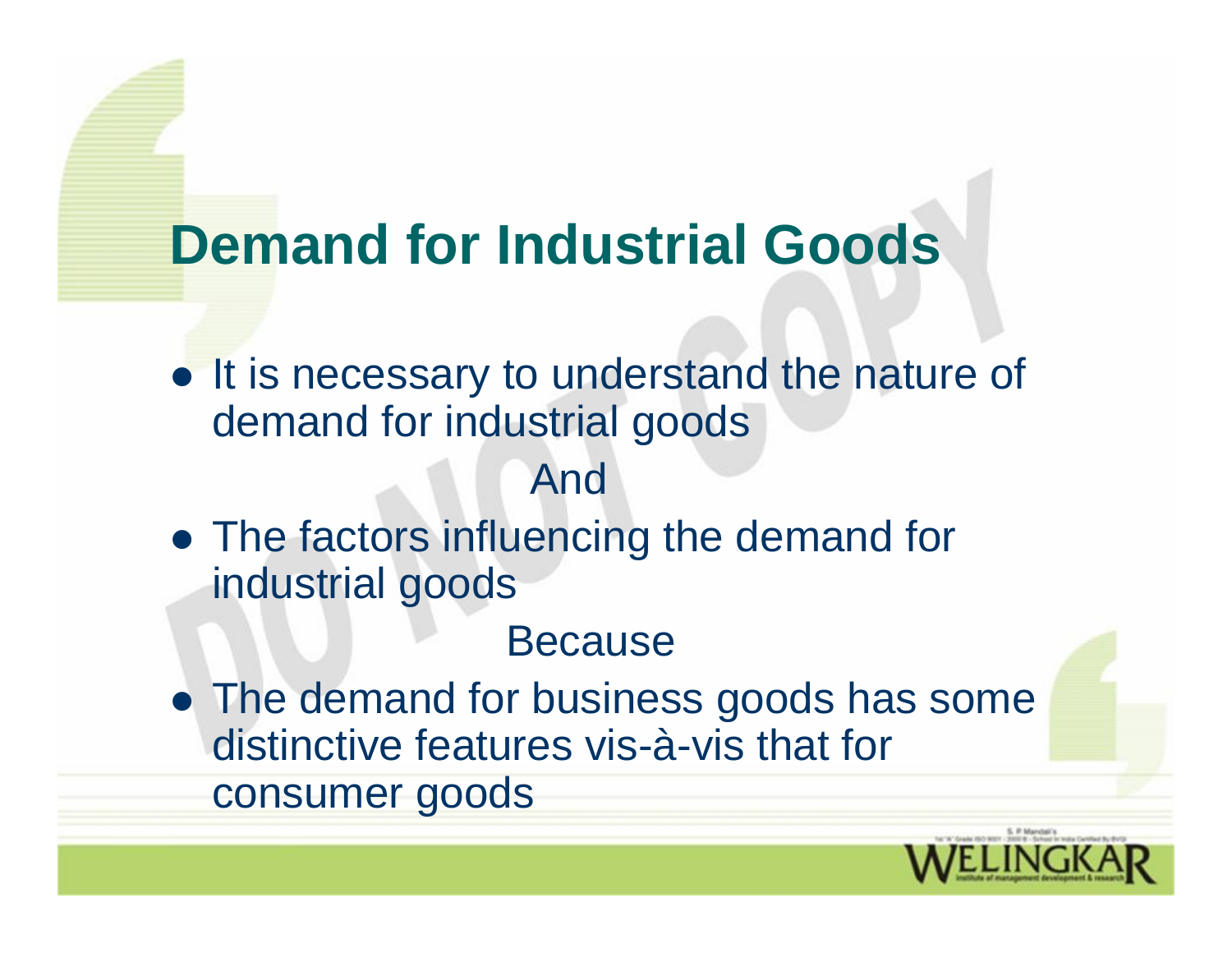# **Types of Demands**

#### • Direct Demand

– When a product is bought for the final consumption of the consumer ( and not for any business purpose) , it is direct demand

#### • Derived Demand

- – The demand for industrial goods is derived demand in contrast to the direct demand that is characteristic of consumer goods
- When the product is derived from the demand for some other product, it is known as derived demand

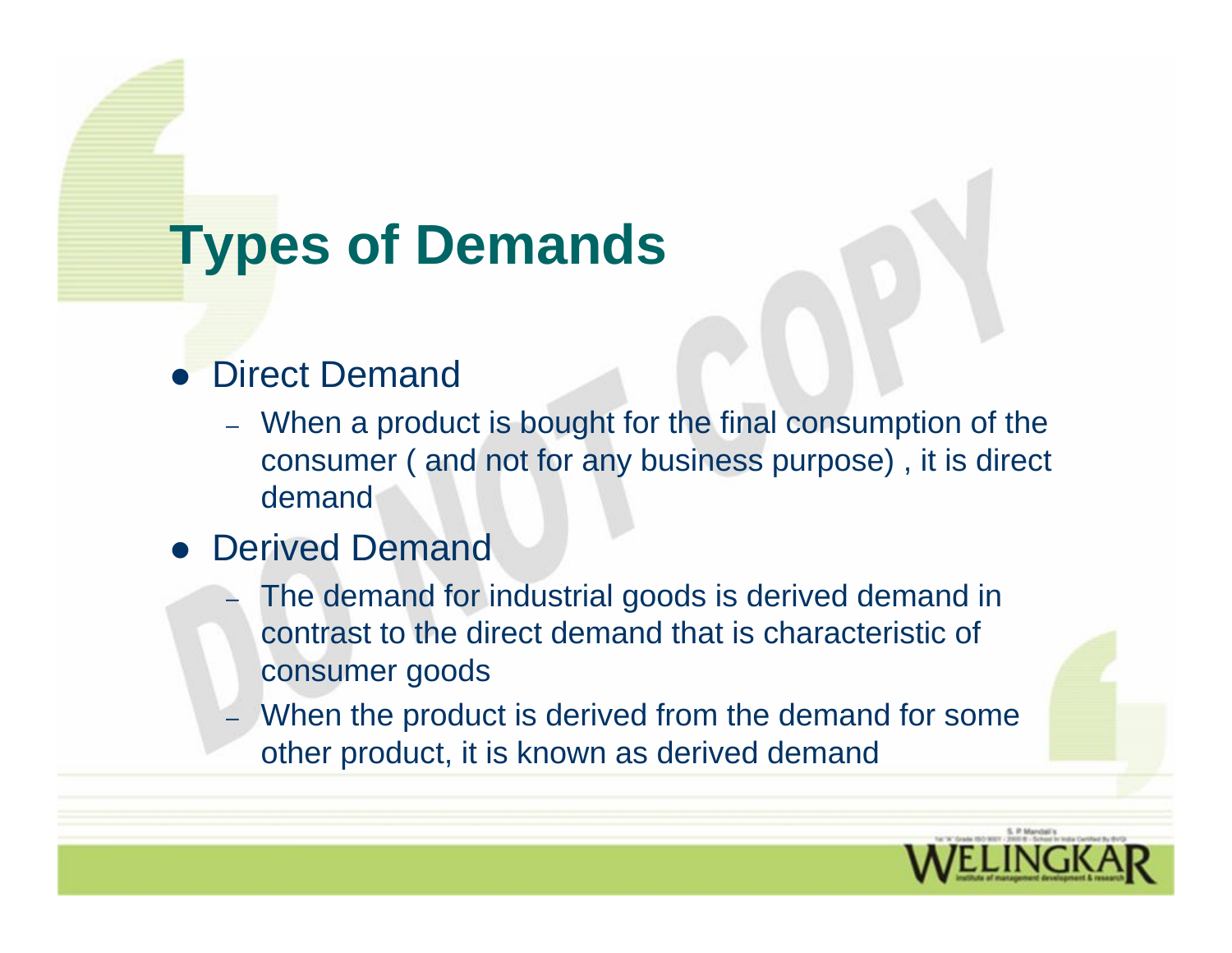

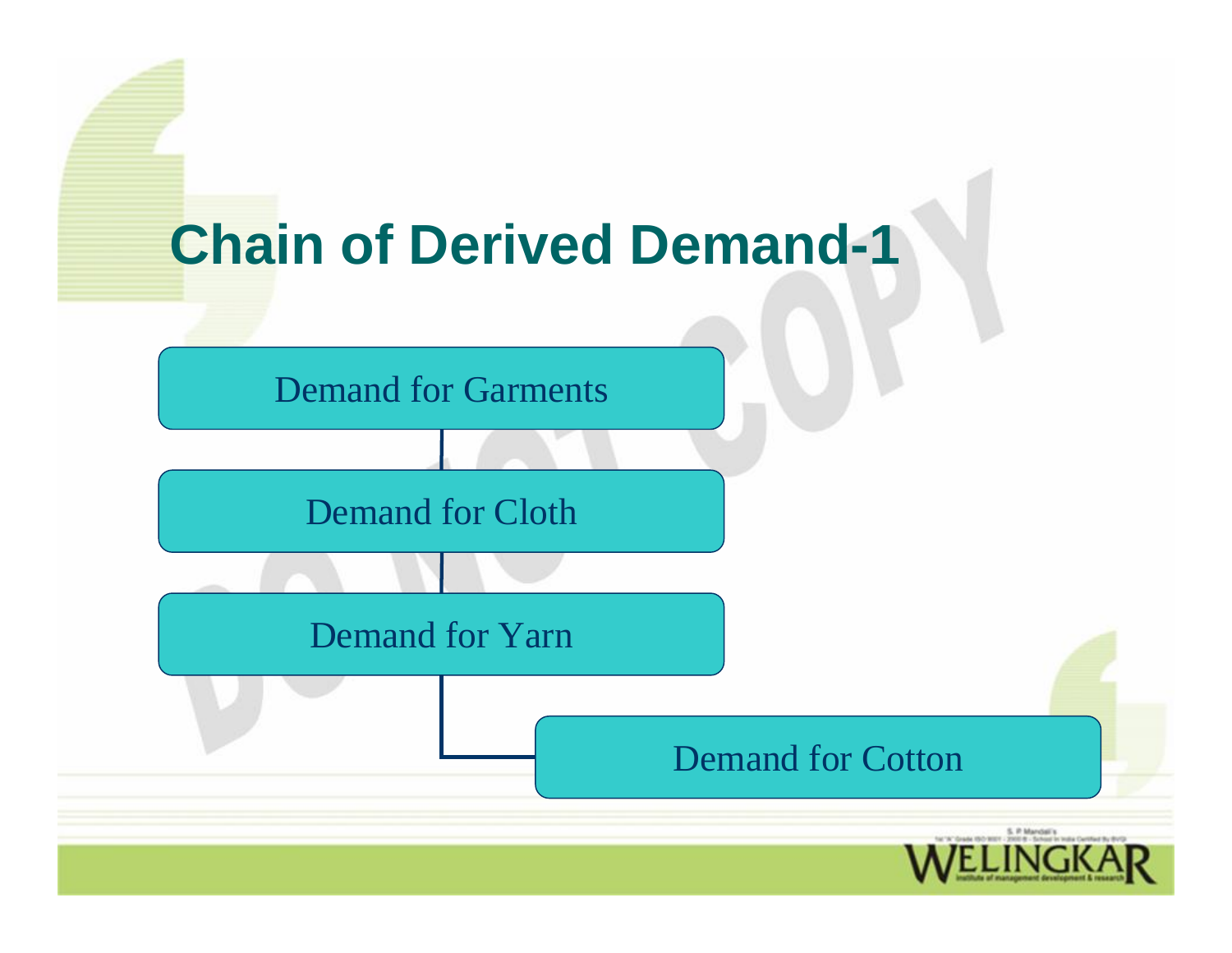## **Chain of Derived Demand-2**

- Slide 3 shows only one chain of derived demand that leads to cotton
- Demand for garments generates a host of other demand chains, like demand for sewing machines, needles, buttons/hooks, zips etc.
- The demand for capital goods is derived from consumer goods or other goods produced by these capital goods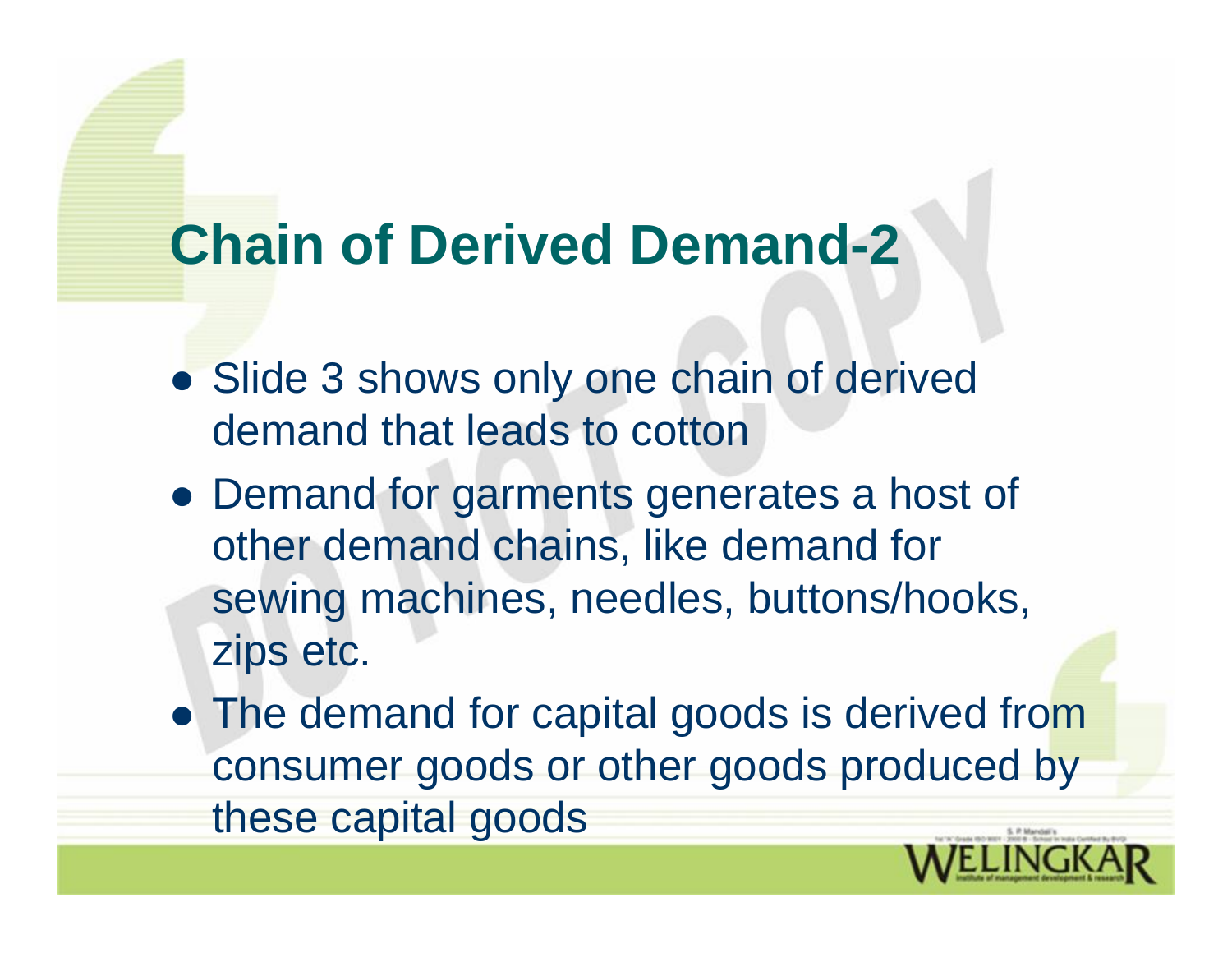## **Chain of Derived Demand-3**

- Derived nature of demand sometimes results in very violent fluctuations in the demand of capital goods.
- Changes in the demand for the final product do not form straight line approach of demand for capital goods.
- Life of capital goods, productivity, capacity utilization are some of the factors which directly affect the derived demand equation

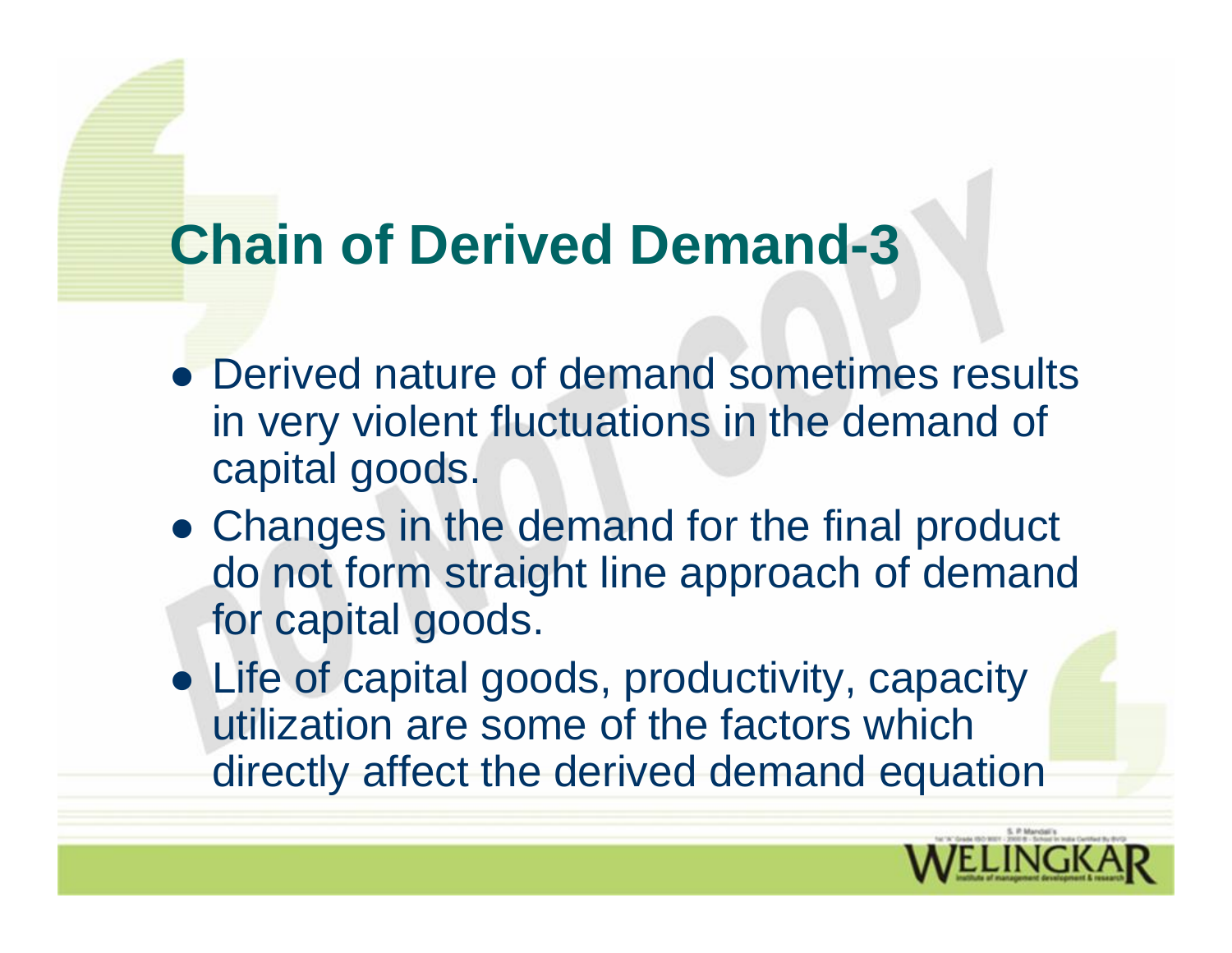## **Marketing Implications-1**

- The principle of derived demand clearly indicates that the demand for industrial products depend on the demand for final product
- This implies that the industrial marketer has to strive to promote the demand for products made from his own product
- Such a marketing strategy which promotes demand for the product embodying or made of the firm's product is called *Telescopic Marketing Strategy.*

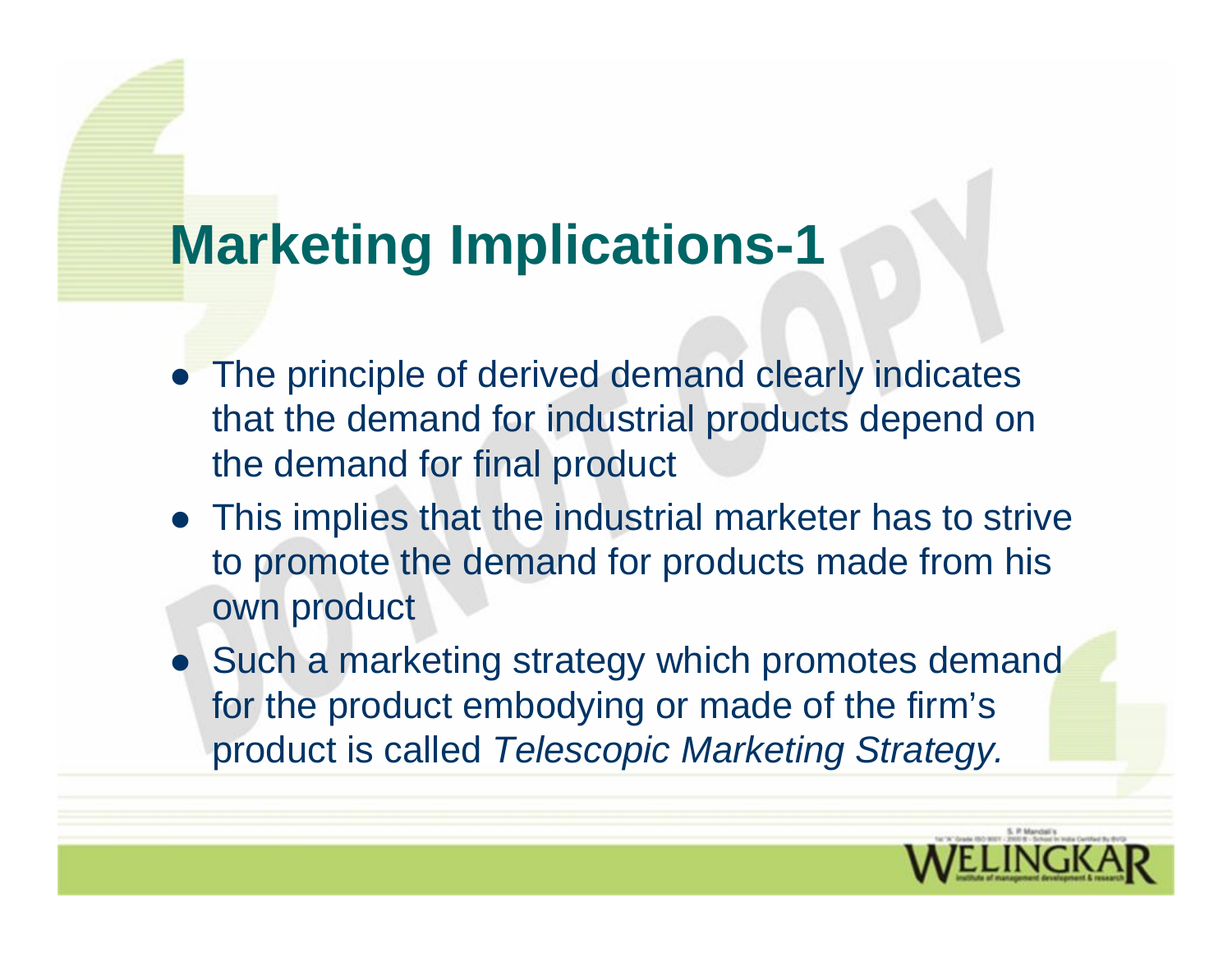## **Marketing Implications-2**

- Telescopic marketing would be more rewarding when the firm has dominant share of the market and is well equipped to seize the expanding demand.
- When a firm does telescopic marketing, other competitors can reasonably presume that the market will grow.
- Telescopic marketing some times runs the risk of substitute products taking advantage of the market created. (e.g. aluminium cans have displaced tin plate cans in beverage market)

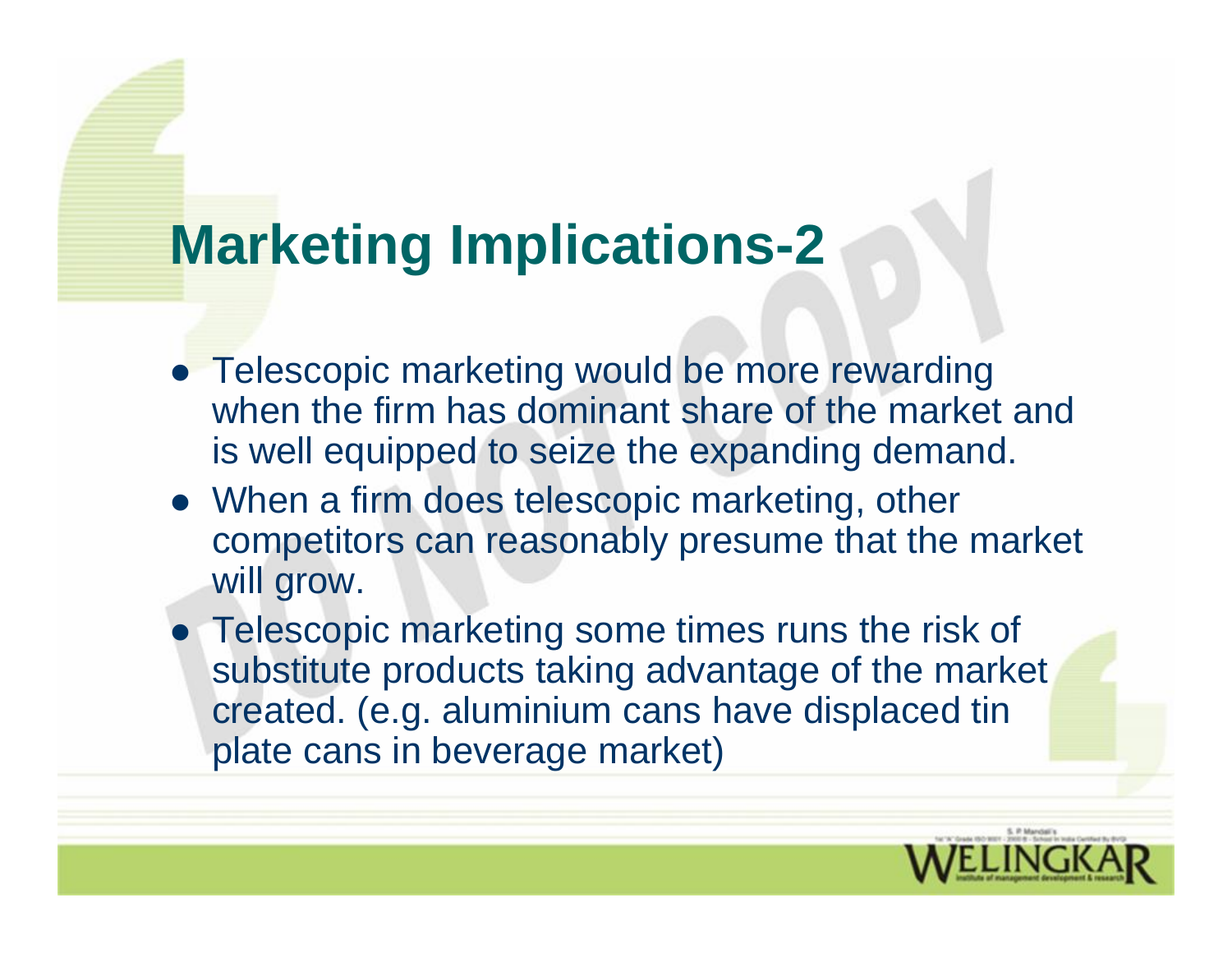## **Joint Demand**

- Many industrial products are characterised by joint demand because manufacture of finished product requires many raw materials, sub-assemblies, intermediaries etc.
- Marketing implication of joint demand is the buyer preference for supplier who can supply a set of goods rather than a single one.
- The use of technology some times causes joint demand of particular peripheral equipment, raw materials or other compatible items
- Thus joint demand is very common in industrial marketing and one has to take cognizance of the same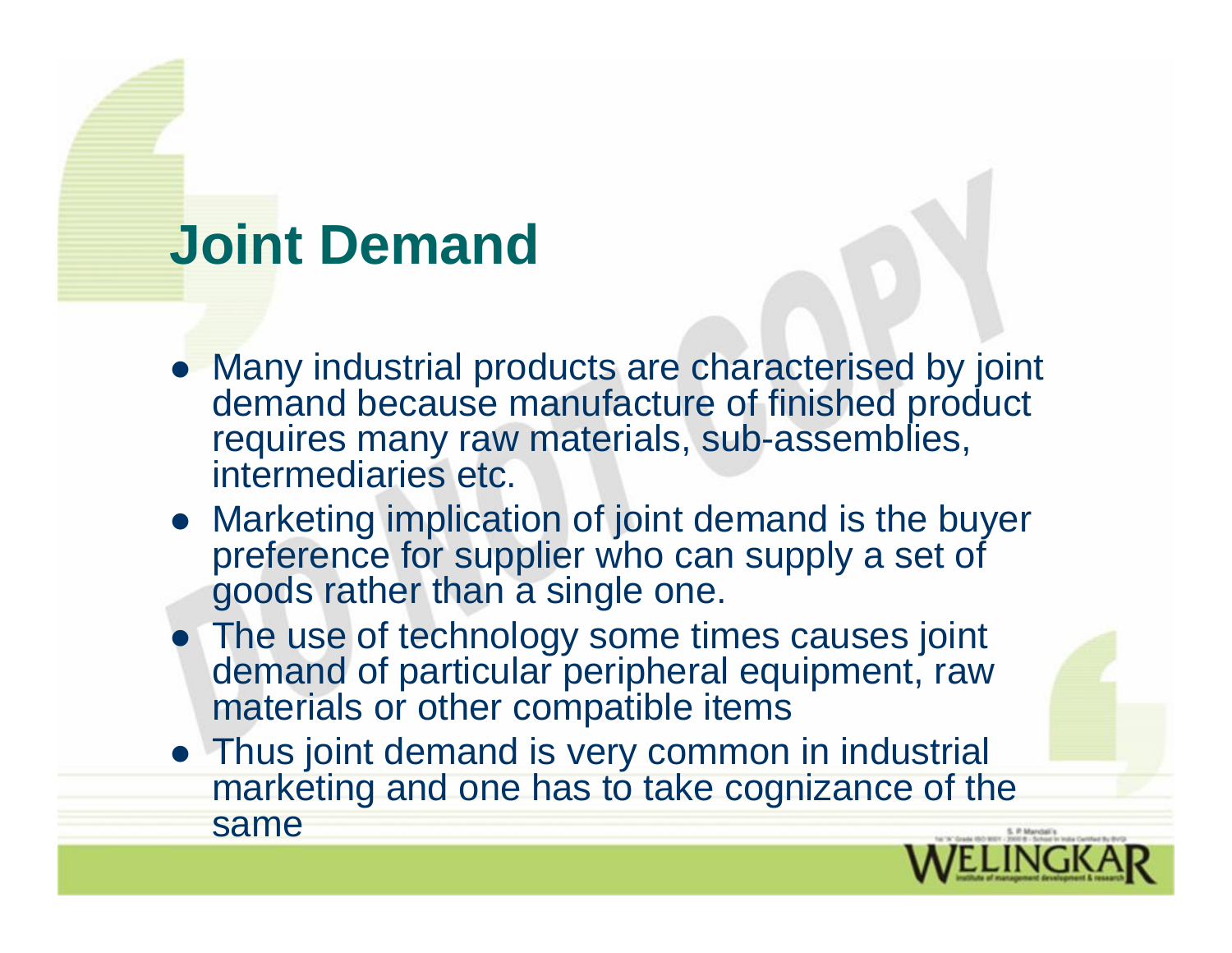### **Price Sensitivity-1**

- Most industrial goods are price inelastic in demand since most of the raw materials and intermediaries account for only a small portion of the cost
- Even a significant change in the price of capital goods may not affect its demand because demand for them is derived demand based on products made from them
- Sometimes a significant reduction in price of domestic capital goods may help increase their demand at the expense of second hand imported capital goods

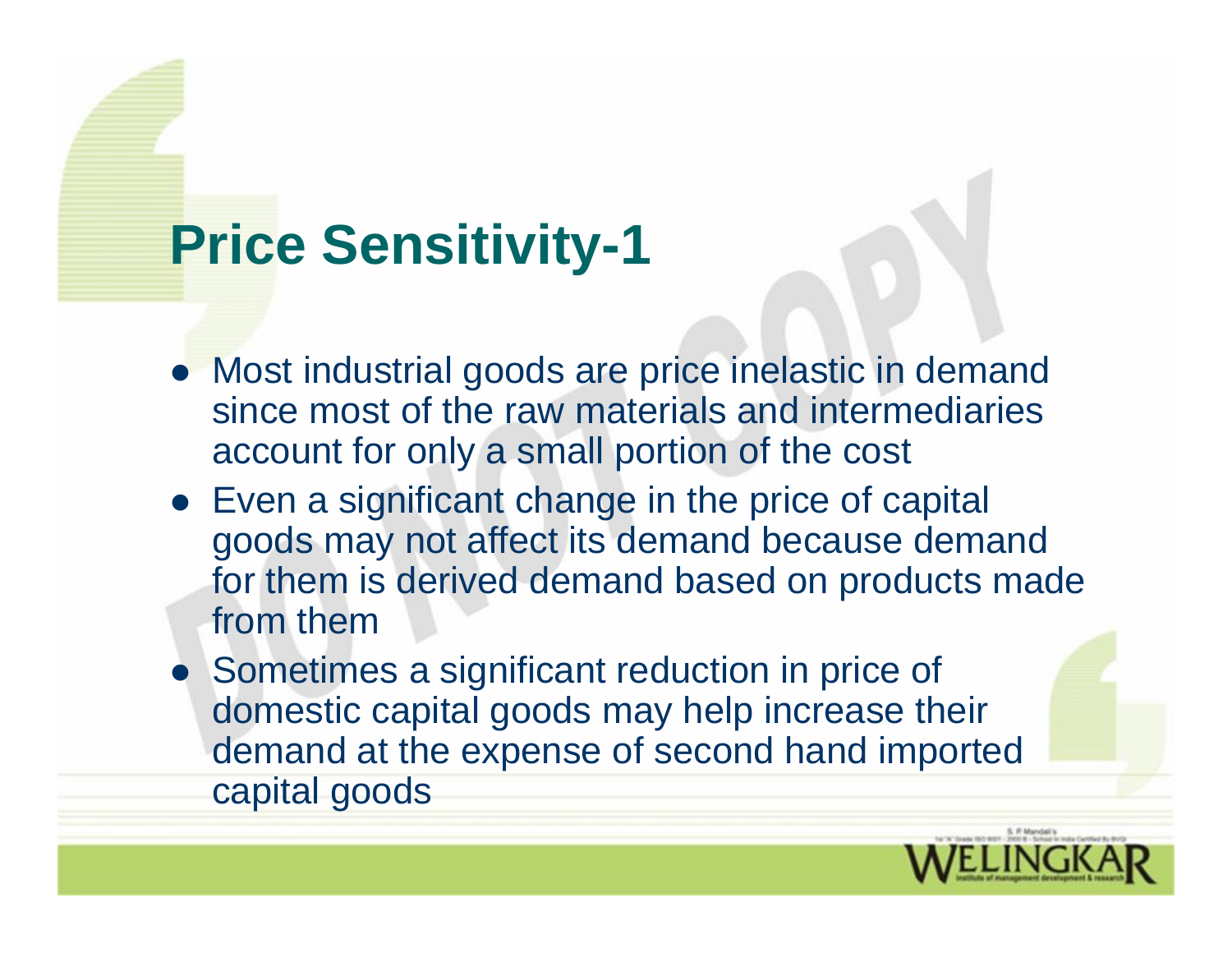#### **Price Sensitivity-2**

- While the demand for an industrial good may be price inelastic, the demand for the product of a particular firm may be price elastic.
- In many instances, reverse price elasticity is also observed in respect of demand for industrial products. This reverse price elasticity is however a short run phenomenon.
- Several industrial products are characterised by cross elasticity of demand which implies that the demand of a product is affected by the price of its substitutes.